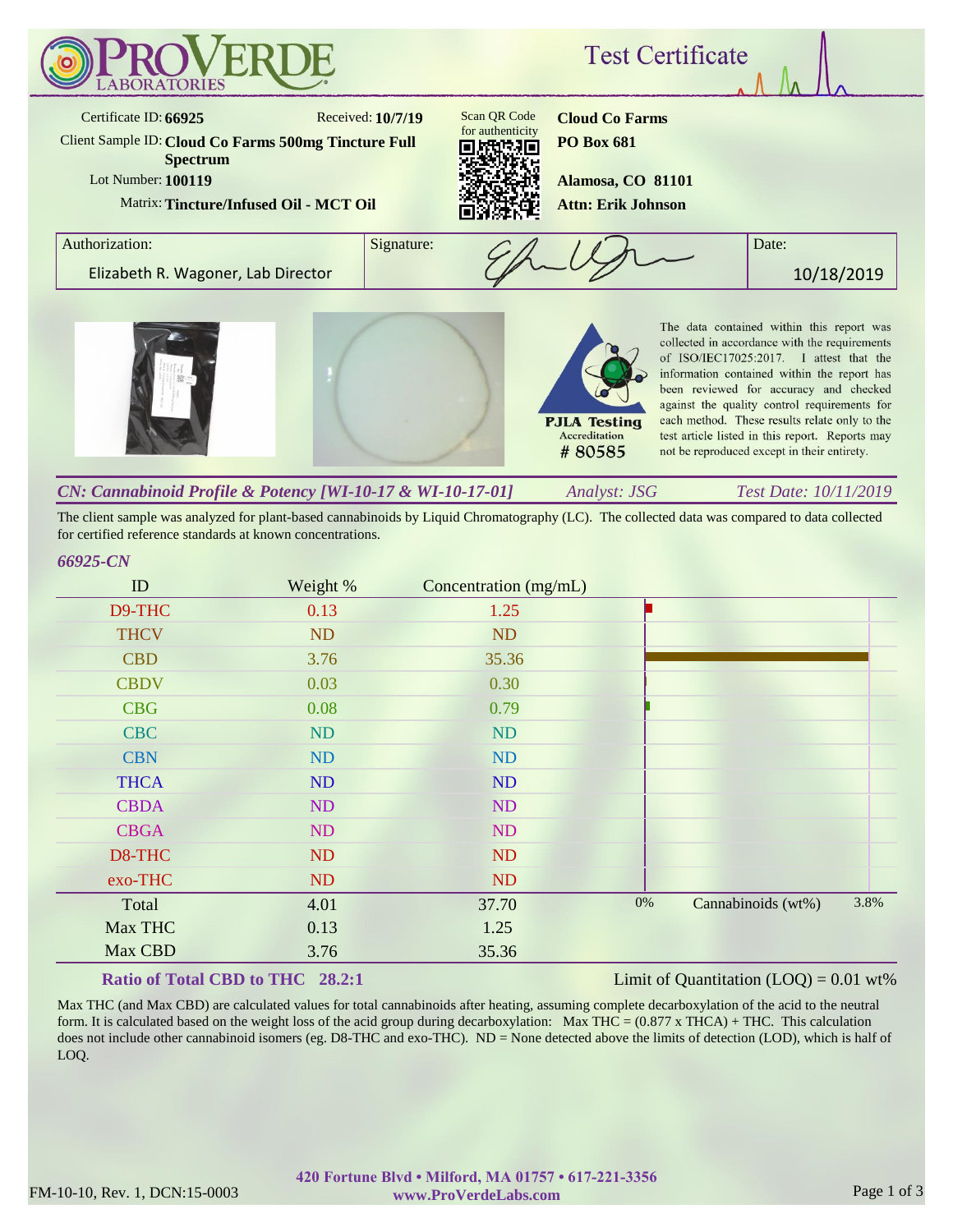| <b>HM: Heavy Metal Analysis [WI-10-13]</b> | <i>Analyst: JFD</i> | <i>Test Date: 10/16/2019</i> |
|--------------------------------------------|---------------------|------------------------------|
|                                            |                     |                              |

This test method was performed in accordance with the requirements of ISO/IEC 17025. These results relate only to the test article listed in this report. Reports may not be reproduced except in their entirety.

| 66925-HM |         | Use Limits <sup>2</sup> ( $\mu$ g/kg) |    |     |           |               |
|----------|---------|---------------------------------------|----|-----|-----------|---------------|
| Symbol   | Metal   | Conc. $\frac{1}{\mu}$ ( $\mu$ g/kg)   | RL | All | Ingestion | <b>Status</b> |
| As       | Arsenic | ND                                    | 50 | 200 | 1500      | <b>PASS</b>   |
| Cd       | Cadmium | ND                                    | 50 | 200 | 500       | <b>PASS</b>   |
| Hg       | Mercury | ND                                    | 50 | 100 | 1500      | <b>PASS</b>   |
| Pb       | Lead    | ND                                    | 50 | 500 | 1000      | <b>PASS</b>   |

1) ND = None detected to Lowest Limits of Detection (LLD)

2) MA Dept. of Public Health: Protocol for MMJ and MIPS, Exhibit 4(a) for all products.

3)USP exposure limits based on daily oral dosing of 1g of concentrate for a 110 lb person.

| <b>PST: Pesticide Analysis [WI-10-11]</b> | <i><b>Analyst: RAS</b></i> | <i>Test Date: 10/17/2019</i> |
|-------------------------------------------|----------------------------|------------------------------|
|                                           |                            |                              |

The client sample was anlayzed for pesticides using Liquid Chromatography with Mass Spectrometric detection (LC/MS/MS). The method used for sample prep was based on the European method for pesticide analysis (EN 15662).

| <b>66925-PST</b>   |             |           |       |            |              |               |
|--------------------|-------------|-----------|-------|------------|--------------|---------------|
| Analyte            | CAS         | Result    | Units | <b>LLD</b> | Limits (ppb) | <b>Status</b> |
| Abamectin          | 71751-41-2  | ND        | ppb   | 0.2        | 300          | <b>PASS</b>   |
| Azoxystrobin       | 131860-33-8 | ND        | ppb   | 0.10       | 40000        | <b>PASS</b>   |
| <b>Bifenazate</b>  | 149877-41-8 | ND        | ppb   | 0.10       | 5000         | <b>PASS</b>   |
| Bifenthrin         | 82657-04-3  | ND        | ppb   | 0.20       | 500          | <b>PASS</b>   |
| Cyfluthrin         | 68359-37-5  | ND        | ppb   | 0.50       | 1000         | <b>PASS</b>   |
| Daminozide         | 1596-84-5   | ND        | ppb   | 10.00      | 10           | $\ast$        |
| Etoxazole          | 153233-91-1 | ND        | ppb   | 0.10       | 1500         | <b>PASS</b>   |
| Fenoxycarb         | 72490-01-8  | ND        | ppb   | 0.10       | 10           | <b>PASS</b>   |
| Imazalil           | 35554-44-0  | <b>ND</b> | ppb   | 0.10       | 10           | <b>PASS</b>   |
| Imidacloprid       | 138261-41-3 | <b>ND</b> | ppb   | 0.10       | 3000         | <b>PASS</b>   |
| Myclobutanil       | 88671-89-0  | ND        | ppb   | 0.10       | 9000         | <b>PASS</b>   |
| Paclobutrazol      | 76738-62-0  | ND        | ppb   | 0.10       | 10           | <b>PASS</b>   |
| Piperonyl butoxide | $51-03-6$   | ND        | ppb   | 0.10       | 8000         | <b>PASS</b>   |
| Pyrethrin          | 8003-34-7   | ND        | ppb   | 0.1        | 1000         | <b>PASS</b>   |
| Spinosad           | 168316-95-8 | <b>ND</b> | ppb   | 0.1        | 3000         | <b>PASS</b>   |
| Spiromesifen       | 283594-90-1 | ND        | ppb   | 0.10       | 12000        | <b>PASS</b>   |
| Spirotetramat      | 203313-25-1 | <b>ND</b> | ppb   | 0.10       | 13000        | <b>PASS</b>   |
| Trifloxystrobin    | 141517-21-7 | <b>ND</b> | ppb   | 0.10       | 30000        | <b>PASS</b>   |

\* Testing limits for ingestion established by the State of California: CCR, Title 16, Division 42, Chapter 5, Section 5313. ND indicates "none detected" above the lower limit of detection (LLD). Analytes marked with (\*) indicate analytes for which no recovery was observed for a pre-spiked matrix sample.